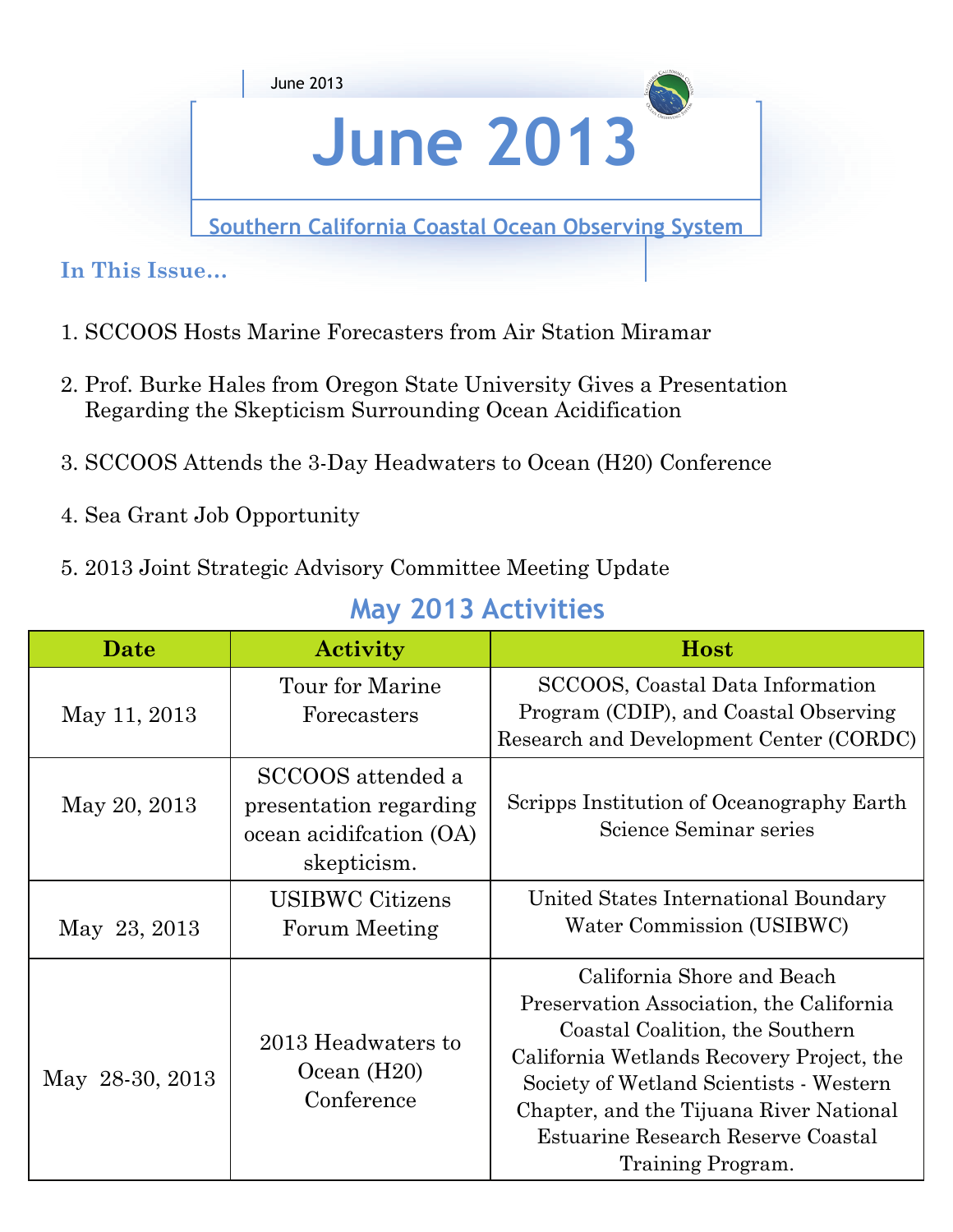

On May 11 USMC forecasters visited Scripps Institution of Oceanography to learn more about instruments and data that could improve their daily operations either at home or abroad. Presenters included Thomas Muschmp, a recently retired Marine that now works with CORDC, Corey Olfe, a CDIP programmer, and Danielle Williams, SCCOOS program coordinator.

This tour came about after SCCOOS met the marines at San Diego's National Weather Service marine weather workshop last April. CDIP wave buoy data, CORDC's mobile weather stations, and SCCOOS website navigation were topics that brought up much discussion among the forecasters.

SCCOOS and it leveraged partners look to future involvement with our local Marines. It's also worth mentioning that best part of the tour occurred at the end of the day when everyone got a chance to watch an osprey eat a fish on the Scripps pier.



### Prof. Burke Hales from Oregon State University Gives a Presentation Regarding the Skepticism Surrounding Ocean Acidification



Burke Hales is a professor in the College of Earth, Ocean, and Atmospheric Sciences at Oregon State University. His involvement with Ocean Acidification (OA) came about after a cold-call from shellfish grower, Alan Barton, who experienced a large die-off of his oyster larvae stock.

Hales talk addressed skepticism of OA as a catch-all reason for the decline in shellfish stock, coral die-offs, ect... before environmental variability's and sensitivities are fully understood. The basis for his concern is that public perception will go down the rabbit hole of doom and gloom before a clearer picture of OA can be drawn.Professor Burke shared how the information gathered thus far by experts are revealing interesting clues for future studies. He expanded on how necessary it is to develop instrumentation to collect appropriate data that will to act as a foundation for our understanding of ocean acidification.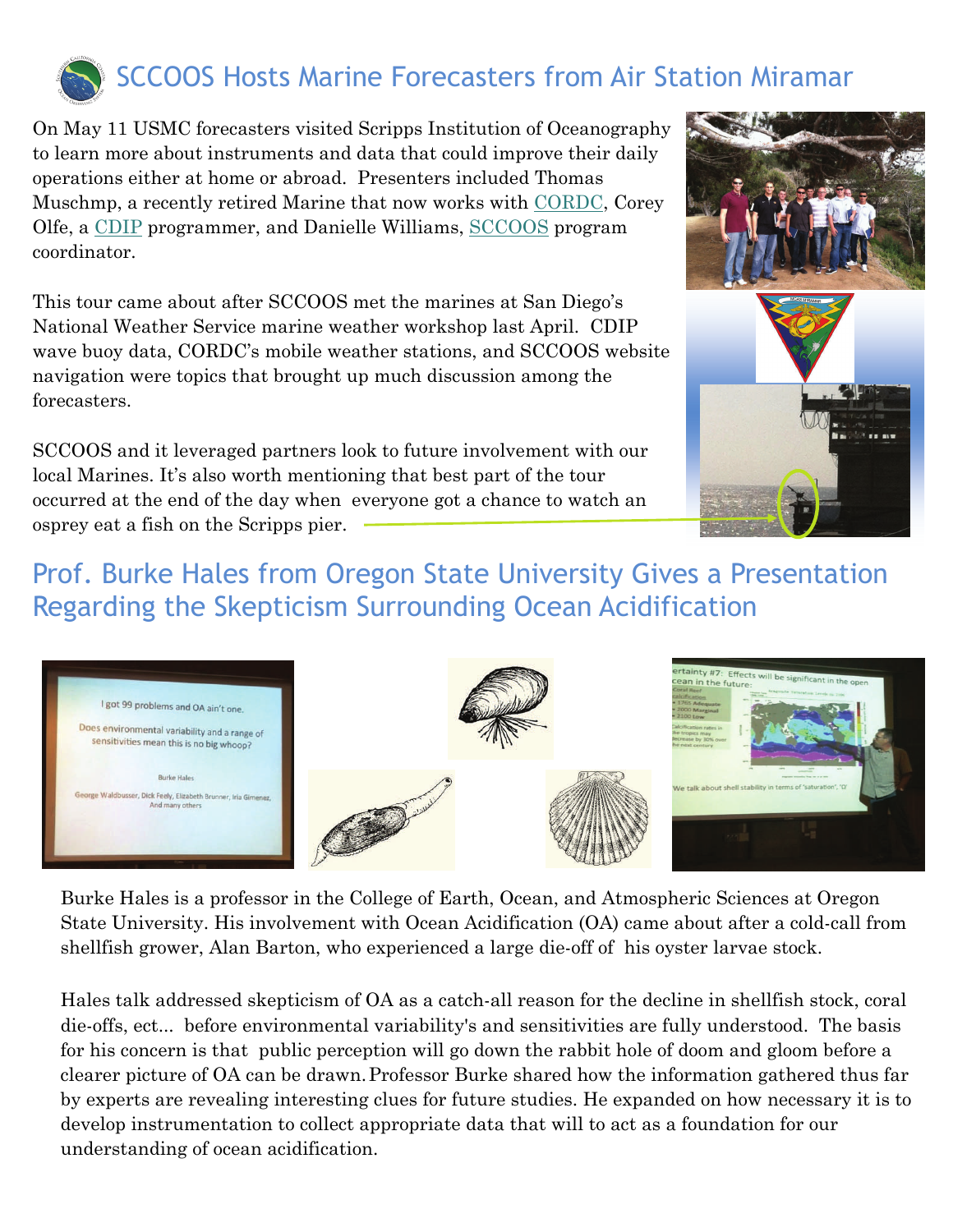## SCCOOS Attends the 3-Day Headwaters to Ocean (H20) Conference



The H2O conference took place at the Catamaran Resort on Mission Bay in San Diego, CA May 28- 30, 2013. Each year consists of roughly 100 presentations with the latest information relating to coasts, oceans, beaches, wetlands, rivers and watersheds.



The highlight of the first day was the keynote speaker Skyli McAfee, Executive Director of [California Ocean Science Trust](http://calost.org/). She spoke about the causes and implications of ocean acidification in the California Current. She focused on the giant strides that have resulted from collaboration with scientists, government, industry, and many others that have a vested interest in understanding OA.

SCCOOS attended many interesting sessions throughout the 3 days:

- Orange County Sanitation District 2012 Diversion Water Quality Studies
- Youth Outreach
- California Climate Change Adaption
- Marine Debris
- Coastal Flooding
- Marine Renewable Energy
- Beach Nourishment & Monitoring

Kathy Weldon, a member of CeNCOOS/SCCOOS Joint Strategic Advisory Committee (JSAC), received a "Friend of the Coast" award from CALCOAST on the third day. Her award resulted from the strides she has made as the City of Encinitas Shoreline Program Manager. She's most well known for her storm drain testing that resulted in former councilwoman Donna Frye's implementation of AB411. This program successfully reduced sewage spills into recreational waters and placed major emphasis on repairing old infrastructure in San Diego County.

SCCOOS finds this conference an excellent way to connect with all who are involved with preservation of California's shoreline and watersheds.